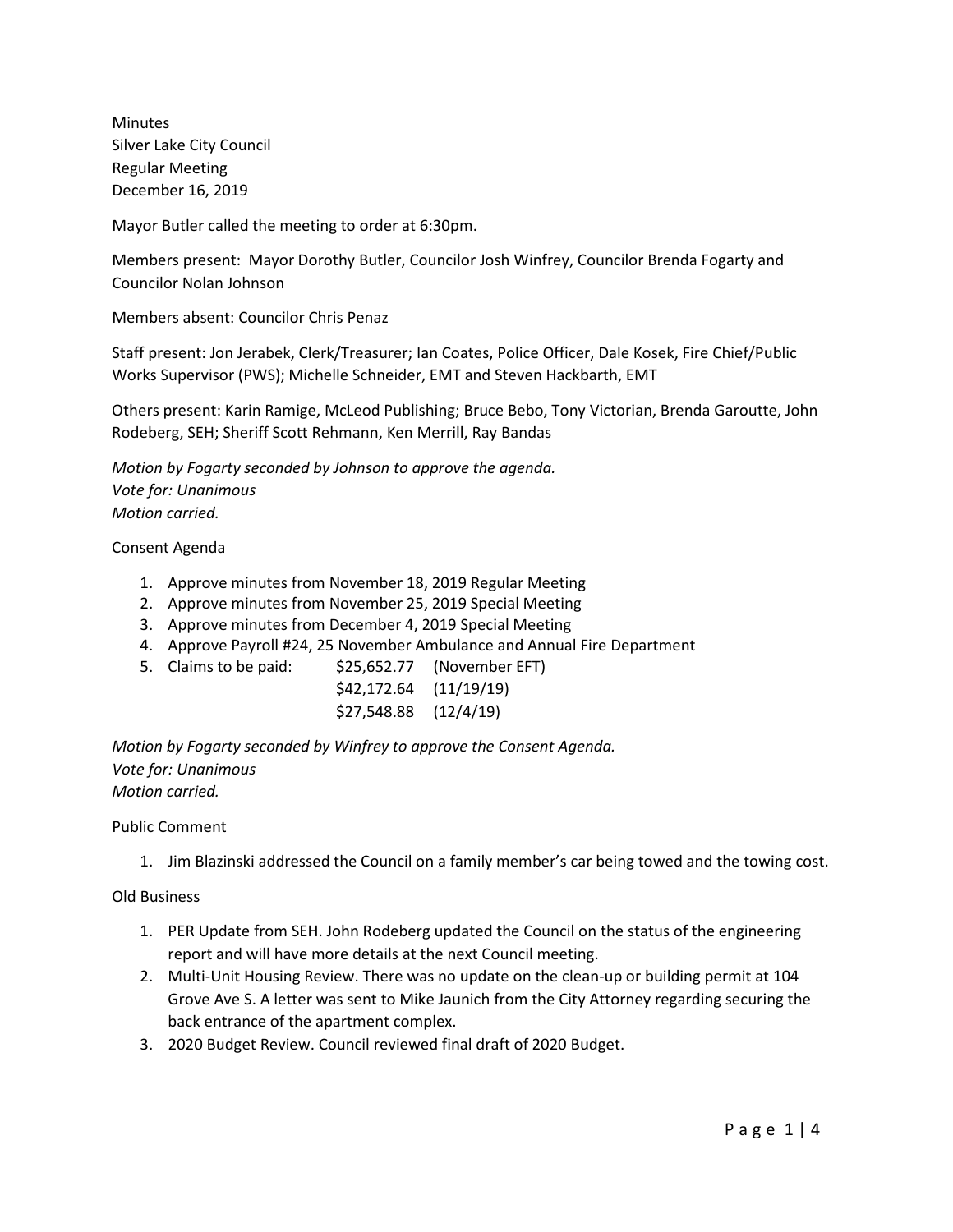a. Resolution 19-22: Resolution Adopting the 2020 City Budget and Tax Levy for Taxes Collectible in 2020. General Fund levy of \$515,484 and GO Bond Fund 2013A levy of \$24,381.

*Motion by Fogarty seconded by Johnson to approve Resolution 19-22. Vote for: Unanimous Motion carried.*

- b. Resolution 19-23: Resolution Authorizing Year-End Transfer to Various Funds. *Motion by Johnson seconded by Fogarty to approve Resolution 19-23. Vote for: Unanimous Motion carried.*
- 4. Second Reading Ordinance 97: An Ordinance Amending Chapter 13 Section 6 of the Silver Lake Municipal Code Regarding Regulation of Peddlers, Solicitors and Transient Merchants. Council reviewed final draft of Ordinance 97. *Motion by Winfrey seconded by Johnson to approve Ordinance 97. Vote for: Unanimous*

*Motion carried.* 

5. Compost Site Policy. Council discussed signage and obtaining quotes for signage as well as looking at City Ordinance for prosecuting illegal dumping.

New Business

- 1. Request by Nutrition and Fitness Club for Auditorium Use. Brenda Garoutte addressed the Council on using the Auditorium for an Herbalife satellite business. Council requested Clerk Jerabek and MLS Manager Kaczmarek to determine a rental cost and notified Garoutte that other events would have priority.
- 2. Resolution 19-24: Resolution Designating Polling Place for 2020. Resolution would set the Auditorium as the official polling place for elections held in 2020. *Motion by Fogarty seconded by Johnson to approve Resolution 19-24. Vote for: Unanimous Motion carried.*
- 3. Annual Appointments Discussion. Council discussed Liaison appointments for 2020 and possibility of splitting Community Development into two positions. The Annual meeting in January to be combined with regular January meeting on Tuesday, January 21, 2020.
- 4. Workshop with Lester Prairie City Council. Council to have workshop with Lester Prairie City Council on December 17 at 6:30pm at the Lester Prairie City Hall to discuss cost sharing and cost savings among the two cities.

Mayor Butler called for a recess at 8:42pm.

Mayor Butler re-opened the meeting at 8:46pm.

Department Business

- 1. Public Works
	- a. Snow events went well thus far.
	- b. PWS Kosek gathering quotes for replacing generator for Cleveland Lift Station and for heater in Public Works shop.
	- c. Part-time Maintenance Worker Matt Kaczmarek to assist with manhole inspections.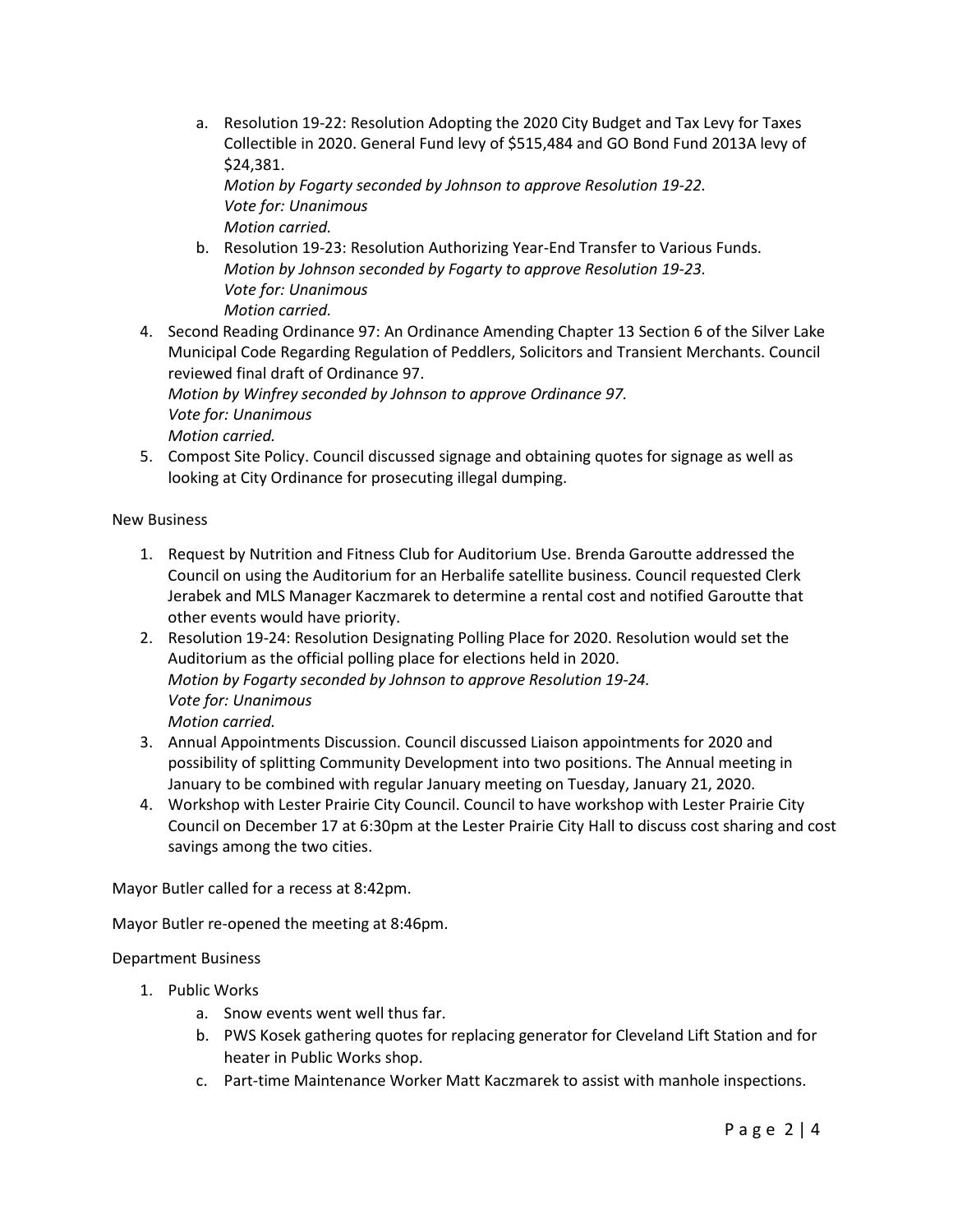- d. Discussed filling full-time Public Works position expected to be open in 2020 due to retirement.
- e. Reviewed PeopleService report for October 2019 operations.
- f. Hydrant at Gehlen and Grove to be replaced due to accident.
- g. Discussed sidewalk snow removal and street sign replacement.
- 2. Public Safety
	- a. Fire Department
		- i. Reviewed run report.
		- ii. Reviewed Officers for 2020. Discussion on selection process, by-laws and seeking more information.

*Motion by Fogarty seconded by Johnson to approve Fire Department Officers for 2020.*

*Vote for: Fogarty, Johnson Vote against: Butler, Winfrey*

*Motion failed.*

*Motion by Winfrey seconded by Johnson to appoint Dale Kosek as Interim Fire Department Chief until officer hiring process can be reviewed. Vote for: Unanimous Motion carried.*

- b. Ambulance
	- i. Reviewed meeting minutes.
	- ii. Discussed department garage space being clean, secure and an area that the department controls.
	- iii. Discussed on-call pay increases and child-care service for EMTs.
	- iv. Request to hire Kelly Pischke as EMT. *Motion by Fogarty seconded by Winfrey to approve Kelly Pischke as EMT pending background check and drug test. Vote for: Unanimous Motion carried.*
		- v. Reviewed Officers for 2020. Discussion on selection process, by-laws and seeking more information. *Motion by Johnson seconded by Fogarty to approve Ambulance Officers for 2020.*

*Vote for: Johnson, Fogarty*

*Vote against: Winfrey, Butler*

*Motion failed.*

*Motion by Winfrey seconded by Butler to table Ambulance Officer appointments until January 21, 2020 meeting.*

*Vote for: Winfrey, Butler, Johnson*

- *Vote against: Fogarty*
- *Motion carried.*
- c. Police Department
	- i. Request to appoint hiring committee for Chief of Police position.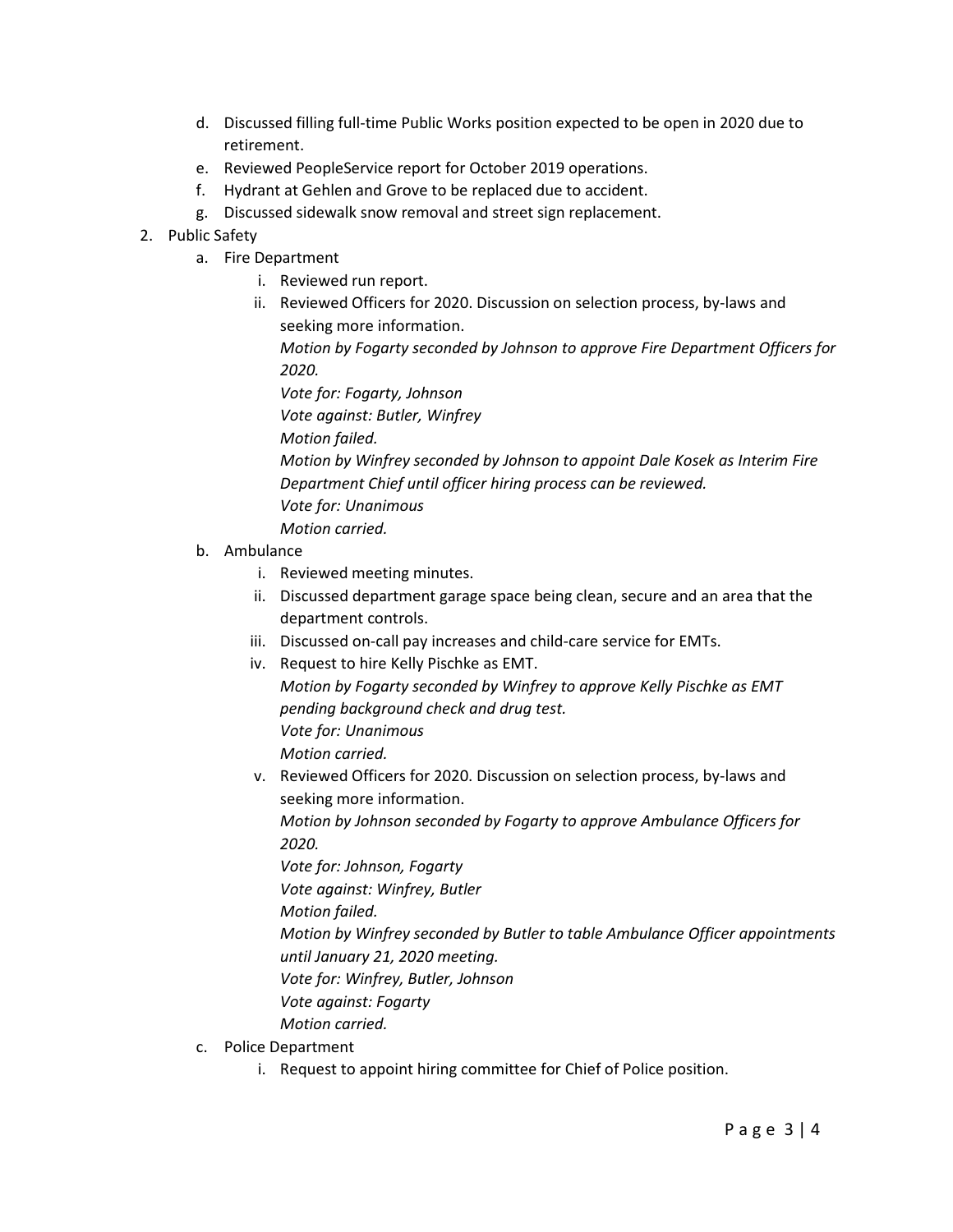*Motion by Fogarty seconded by Johnson to appoint Sheriff Scott Rehmann, Public Safety Liaison, Mayor Butler and Clerk Jerabek as the hiring committee for the Chief of Police opening. Vote for: Unanimous Motion carried.*

- ii. Reviewed monthly call list.
- iii. Officer Coates offered explanation on Mr. Blazinski's car towing incident.
- 3. Municipal Liquor Store
	- a. Sales for November were \$46,439.69 with a profit of \$6,437.16. Year-to-date sales were \$492,387.21 with a net profit of \$35,326.50.
	- b. MLS Manager Darrell Kaczmarek continues to work part-time.
	- c. Andy Auld resigned from Lead Bartender position on December 6.
	- d. Request to advertise for Lead Bartender opening.
		- *Motion by Johnson seconded by Fogarty to approve advertising for Lead Bartender position with accepting applications until January 13, 2020 and appointing MLS Manager Kaczmarek, Councilor Penaz and Deputy Clerk Wicklund-Kurth as the hiring committee. Vote for: Unanimous*

*Motion carried.* 

- e. Promotional events reviewed.
- f. Inventory has been prepped and will be counted in the coming weeks.
- 4. Community Development
	- a. Planning Commission met on December 10. Holding Public Hearing on January 14 at 7pm for updating Comprehensive Plan.
	- b. A request for proposals from developers being completed for Main Street lots.
	- c. Year-end swimming pool report not yet completed.
	- d. Working with SEH on feasible commercial sites near City.
- 5. Administration
	- a. Reviewed November Treasurer's Report.
	- b. Gathering quotes for broadcasting Council meetings.
	- c. Property/Casualty, Workers Compensation, and Liquor Liability Insurance renewals in progress.

Open Discussion

1. Discussion on length of meetings and increasing frequency in future.

### *Motion by Fogarty seconded by Johnson to adjourn this regular meeting of the Silver Lake City Council. Vote for: Unanimous Motion carried.*

Meeting adjourned at 10:08pm.

Seal of the City:

Jon Jerabek, Clerk/Treasurer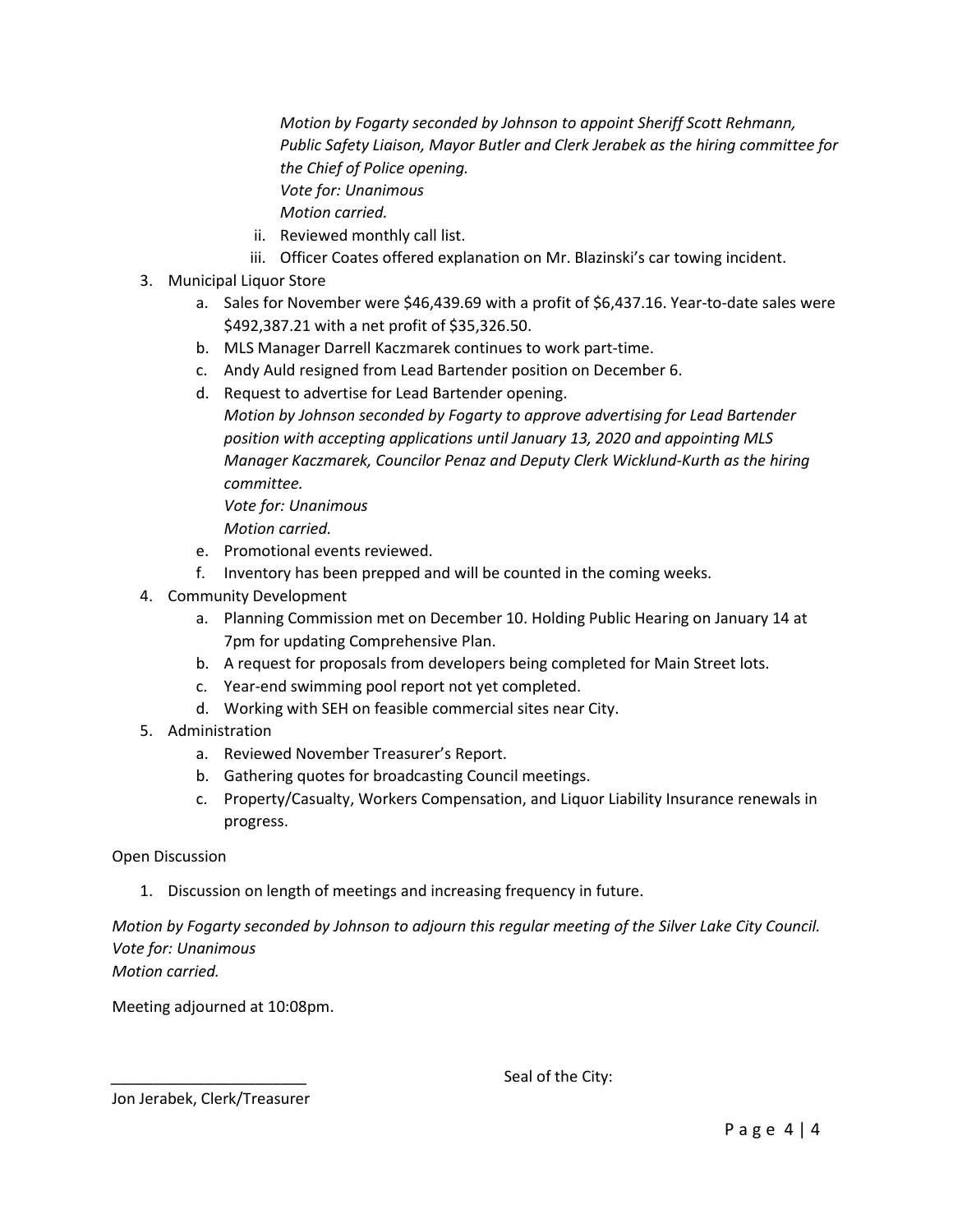### **CITY COUNCIL**

# **CITY OF SILVER LAKE** \_\_\_\_\_\_\_\_\_\_\_\_\_\_\_\_\_\_\_\_\_\_\_\_\_\_\_\_\_\_\_\_\_\_\_\_\_\_\_\_\_\_\_\_\_\_\_\_\_\_\_\_\_\_\_\_\_\_\_\_\_\_\_\_

### **RESOLUTION 19-22: RESOLUTION ADOPTING THE 2020 CITY BUDGET AND TAX LEVY FOR TAXES COLLECTIBLE IN 2020**

\_\_\_\_\_\_\_\_\_\_\_\_\_\_\_\_\_\_\_\_\_\_\_\_\_\_\_\_\_\_\_\_\_\_\_\_\_\_\_\_\_\_\_\_\_\_\_\_\_\_\_\_\_\_\_\_\_\_\_\_\_\_\_\_

**WHEREAS**, the City of Silver Lake has complied with the State of Minnesota's budget and tax levy requirements; and

**WHEREAS**, the City has determined its projected revenues & expenditures for the year 2020 for the following funds:

General Fund Special Revenue Funds Capital Improvement Funds Enterprise Funds

**WHEREAS**, the City has also determined its needs for tax revenues through these procedures.

**THEREFORE BE IT RESOLVED**, by the Council of the City of Silver Lake, McLeod County, Minnesota, that the 2020 City Budget be adopted as presented and the following sum of money be levied for the current year, collectible in 2020, upon the taxable property in the City of Silver Lake:

| General Fund          | \$515,484.00 |
|-----------------------|--------------|
| GO Bond Fund 2013A    | \$24,381.00  |
| <b>Total Tax Levy</b> | \$539,865.00 |

**BE IT FURTHER RESOLVED**, that the City Clerk/Treasurer is hereby instructed to transmit a copy of this resolution to the County Auditor of McLeod County, Minnesota.

Adopted by the Council this  $16<sup>th</sup>$  day of December 2019.

Dorothy Butler, Mayor

Seal of The City:

Jon Jerabek, Clerk/Treasurer

 $\mathcal{L}_\text{max}$  , where  $\mathcal{L}_\text{max}$  , we are the set of the set of the set of the set of the set of the set of the set of the set of the set of the set of the set of the set of the set of the set of the set of the set of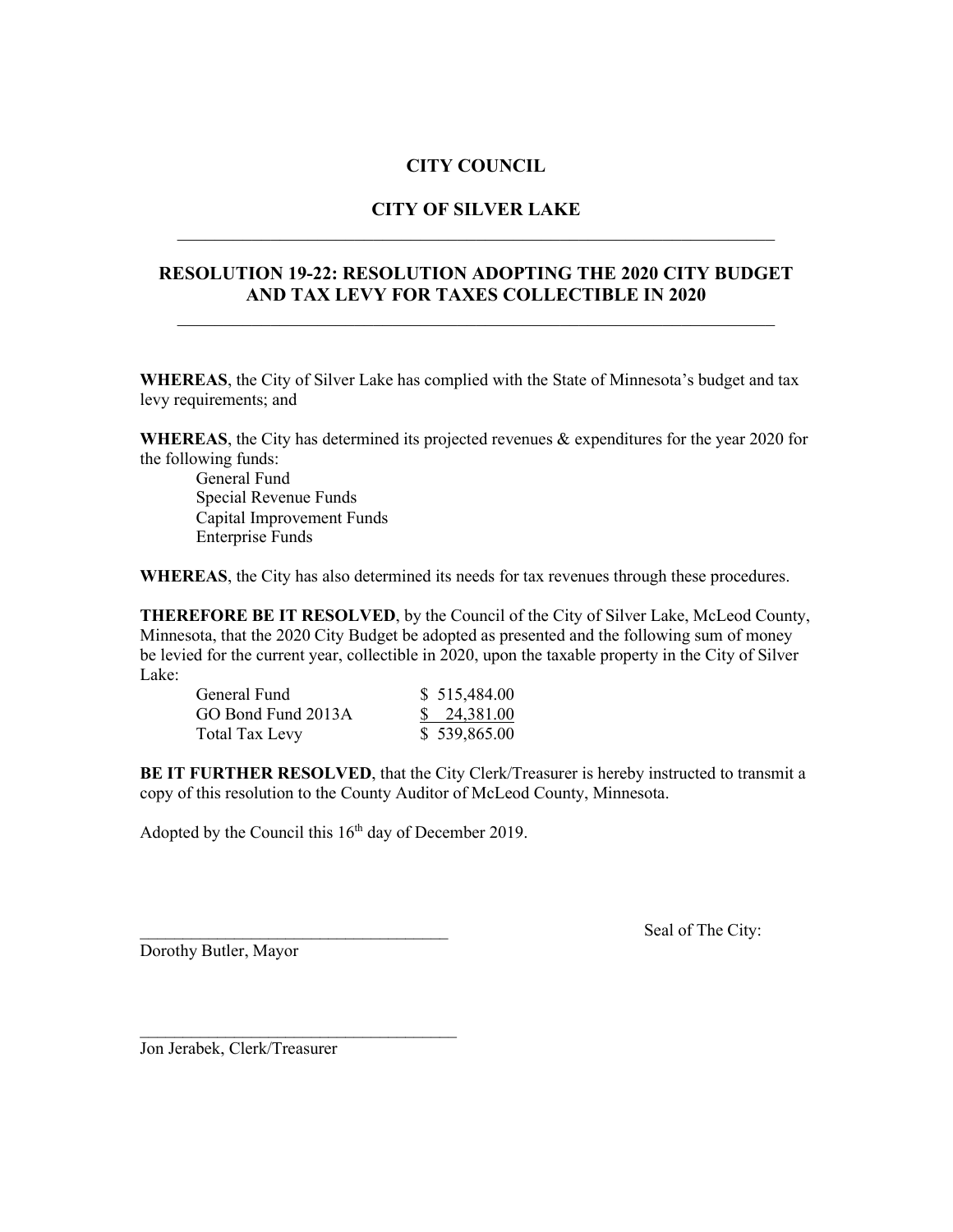### **CITY COUNCIL**

# **CITY OF SILVER LAKE** \_\_\_\_\_\_\_\_\_\_\_\_\_\_\_\_\_\_\_\_\_\_\_\_\_\_\_\_\_\_\_\_\_\_\_\_\_\_\_\_\_\_\_\_\_\_\_\_\_\_\_\_\_\_\_\_\_\_\_\_\_\_\_\_

# **RESOLUTION 19-23: RESOLUTION AUTHORIZING YEAR-END TRANSFERS TO VARIOUS FUNDS**

**WHEREAS**, the City of Silver Lake recognizes the need to plan for future expenditures and improvements; and

**WHEREAS**, the City has budgeted various transfers among funds as part of the capital improvement process designed to reserve monies for these expenses and improvements.

**THEREFORE BE IT RESOLVED**, by the Council of the City of Silver Lake, McLeod County, Minnesota, that the following transfers be completed:

| <b>Transfer From</b>               | <b>Transfer To</b>                 | Amount         |
|------------------------------------|------------------------------------|----------------|
| 101-42200 (Fire)                   | 205-42200 (Fire)                   | \$34,940.00    |
| 101-42200 (Fire)                   | 801-42200 (Fire Trust)             | \$5,000.00     |
| 101-42153 (Ambulance)              | 204-42153 (Ambulance)              | \$10,000.00    |
| 101-43100 (Public Works)           | 404-43100 (Public Works Equipment) | \$7,000.00     |
| 101-42100 (Police)                 | 407-42100 (Police Squad)           | \$13,000.00    |
| 101-43100 (Public Works)           | 411-43100 (Public Works Streets)   | \$10,000.00    |
| 101-45181 (Auditorium)             | 416-45181 (Auditorium Repair)      | \$5,000.00     |
| 101-43125 (Snow & Ice)             | 404-43100 (Public Works Equipment) | \$2,500.00     |
| 101-41910 (Comm. Development)      | 418-46500 (Main Street)            | \$17,000.00    |
| 101-41910 (Comm. Development)      | 803-00000 (Economic Development)   | 5,000.00<br>S. |
| 610-49750 (Municipal Liquor Store) | 101-39206 (General)                | \$10,000.00    |
| 608-49450-723 (Sewer)              | 317-43100 (2013A Bond)             | \$5,000.00     |
| 607-49400-723 (Water)              | 317-43100 (2013A Bond)             | \$35,000.00    |

### **Total Transfers \$159,440.00**

Adopted by the Council this 16<sup>th</sup> day of December 2019.

Dorothy Butler, Mayor

Seal of The City:

Jon Jerabek, Clerk/Treasurer

 $\mathcal{L}_\text{max}$  , where  $\mathcal{L}_\text{max}$  , we are the set of the set of the set of the set of the set of the set of the set of the set of the set of the set of the set of the set of the set of the set of the set of the set of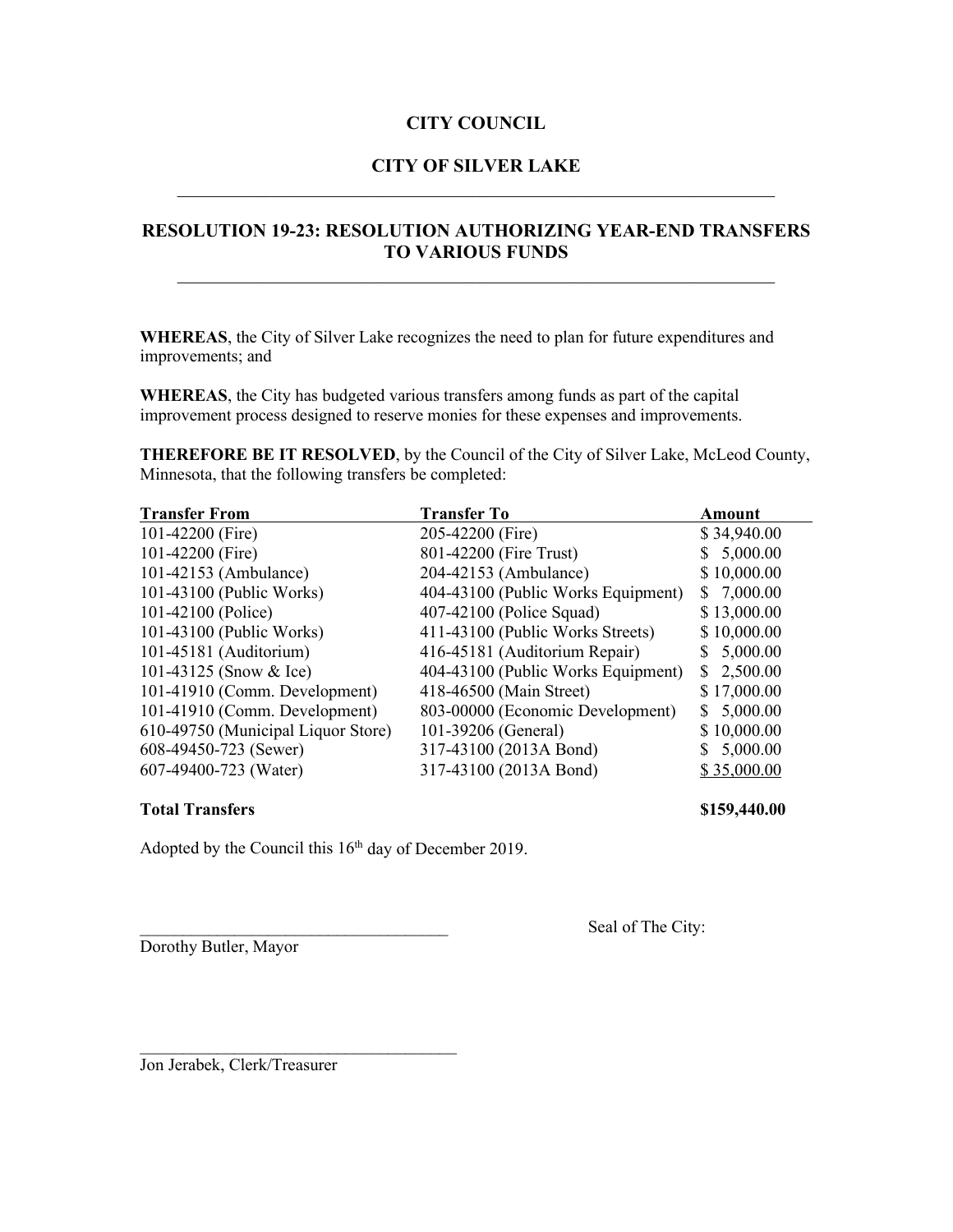# **CITY COUNCIL**

# **CITY OF SILVER LAKE**

# **RESOLUTION 19-24: RESOLUTION DESIGNATING POLLING PLACE FOR 2020**

**WHEREAS,** the City Council is required to designate a polling place every year by December 31 for the following calendar year, and

**WHEREAS,** the polling place must meet certain criteria as outlined in MN Statute 204B.16, and

**WHEREAS**, the Silver Lake Auditorium meets the requirements as outlined in said statute,

**THERFORE BE IT RESOLVED,** by the Silver Lake City Council that the Silver Lake Auditorium located at 320 Main St W in Silver Lake, MN is hereby designated as the polling place for 2020.

Adopted by the City Council this 16<sup>th</sup> day of December 2019.

Dorothy Butler, Mayor

Seal of the City:

Jon Jerabek, Clerk/Treasurer

\_\_\_\_\_\_\_\_\_\_\_\_\_\_\_\_\_\_\_\_\_\_\_\_\_\_\_\_\_\_\_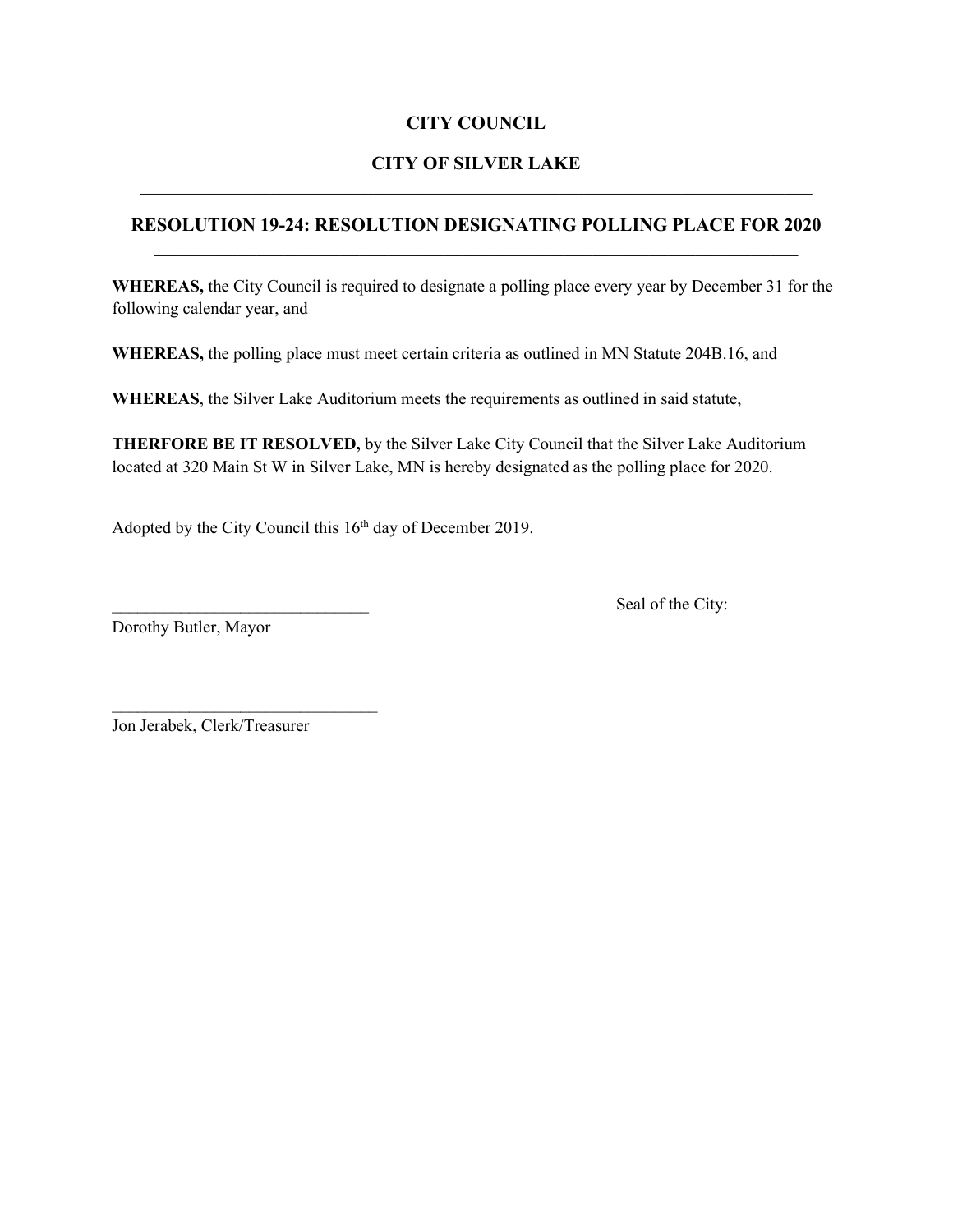### **ORDINANCE 97: AN ORDINANCE AMENDING CHAPTER 13 SECTION 6 OF THE SILVER LAKE MUNICIPAL CODE REGARDING REGULATION OF PEDDLERS, SOLICITORS AND TRANSIENT MERCHANTS**

The City Council of the City of Silver Lake, Minnesota does hereby ordain:

Section 1. Chapter 13 Section 6 of the Silver Lake Municipal Code shall be amended as follows:

Section 6. Regulation Of Peddlers, Solicitors And Transient Merchants.

Subd. 1. License of Registration Required.

It is unlawful for any peddler, solicitor or transient merchant to engage in such business within the City of Silver Lake without first obtaining a license or registration there for in compliance with the provisions of this Section.

Subd. 2. Definitions.

Except as may otherwise be provided or clearly implied by context, all terms shall be given their commonly accepted definitions. For the purpose of this ordinance, the following definitions shall apply unless the context clearly indicates or requires a different meaning.

(A) Non-Commercial Door-to-Door Advocate. A person who goes door-to-door for the primary purpose of disseminating religious, political, social, or other ideological beliefs. For purpose of this ordinance, the term door-to-door advocate shall fall under the term solicitor and include door-to-door canvassing and pamphleteering intended for non-commercial purposes.

(B) Peddler. A person who goes from house-to-house, door-to-door, business-to-business, street-tostreet, or any other type of place-to-place movement, for the purpose of offering for sale, displaying for exposing for sale, selling or attempting to sell, and delivering immediately upon sale, the goods, wares, products, merchandise, or other personnel property that the person is carrying or otherwise transporting. For purpose of this ordinance, the term peddler shall have the same common meaning as the term hawker.

(C) Person. Any natural individual, group, organization, corporation, partnership, or similar association.

(D) Regular Business Day. Any day during which the city hall is normally open for the purpose of conducting public business. Holidays defined by state law shall not be considered regular business days.

(E) Solicitor. A person who goes from house-to-house, door-to-door, business-to-business, street-tostreet, or any other type of place-to-place movement, for the purpose of obtaining or attempting to obtain orders for goods, wares, products, merchandise, other personal property, or services of which he or she may be carrying or transporting samples, or that may be described in a catalog or by other means, and for which delivery or performance shall occur at a later time. The absence of samples or catalogs shall not remove a person from the scope of this provision if the actual purpose of the person's activity is to obtain or attempt to obtain orders as discussed above. For purposes of this ordinance, the term solicitor shall have the same meaning as the term canvasser. Such definition includes any person, who, for themselves, or for another person, firm or corporation hires, leases, uses or occupies any building, motor vehicle, trailer, structure, tent, railroad box car, boat, lodging house, apartment, shop or other place within the City for the primary purpose of exhibiting samples or taking orders for future delivery.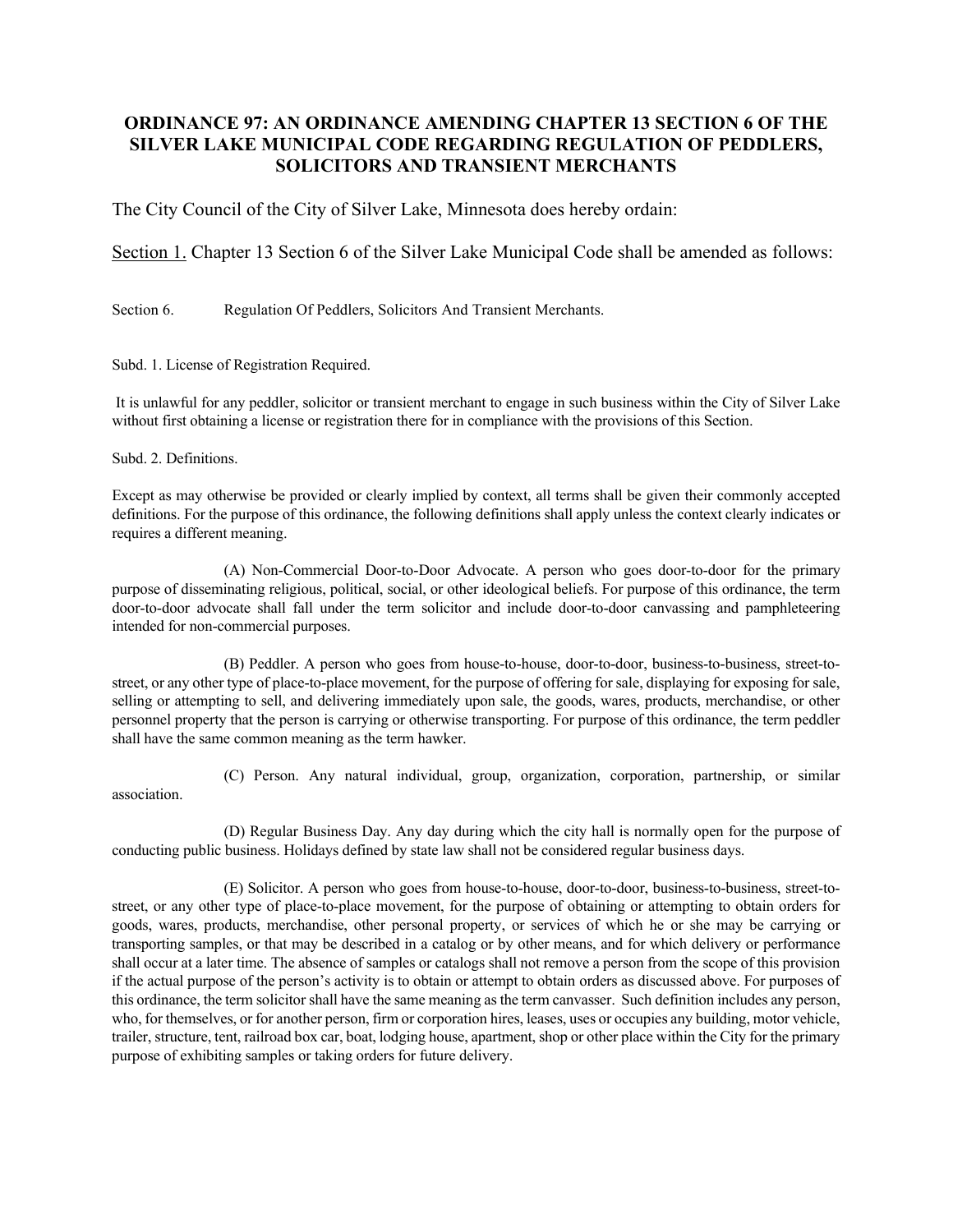(F) Transient Merchant. A person who temporarily sets up business out of a vehicle, trailer, boxcar, tent, other portable shelter, or empty store front for the purpose of exposing or displaying for sale, selling or attempting to sell, and delivering goods, wares, products, merchandise, or other personal property and who does not remain in any one location for more than fourteen (14) consecutive days. The person, firm or corporation so engaged is relieved from complying with the provisions of this Section by associating temporarily with any local dealer, trader, merchant, or auctioneer or by conducting such transient business in connection with, as a part of, or in the name of any local dealer, trader, merchant or auctioneer.

Subd. 3. Exceptions to Definitions.

For the purpose of this Section, the terms Peddler, Solicitor, and Transient Merchant shall not apply to:

(A) Non-commercial door-to-door advocates. Nothing within this ordinance shall be interpreted to prohibit or restrict non-commercial door-to-door advocates. Person engaging in non-commercial door-to-door advocacy shall not be required to register as a solicitor.

(B) Any person selling or attempting to sell at wholesale any goods, wares, products, merchandise, or other personal property to a retail seller of the items being sold by the wholesaler.

(C) Any person who makes initial contacts with other people for the purpose of establishing or trying to establish a regular customer delivery route for the delivery of perishable food and dairy products, such as baked goods or milk.

(D) Any person making deliveries of perishable food and dairy products to the customers on his or her established delivery route.

(E) Any person making deliveries of newspapers, newsletters, or other similar publications on an established customer delivery route, when attempting to establish a regular delivery route, or when publications are delivered to the community at large.

(F) Any person conducting the type of sale commonly known as garage sales, rummage sales, or estate

sales.

(G) Any person participating in an organized multi-person bazaar or flea market.

(H) Any person conducting an auction as a properly licensed auctioneer.

(I) Any officer of the court conducting a court-ordered sale.

(J) Children under the age of eighteen (18) years, provided such solicitations are for the benefit of a non-profit athletic, religious, social or educational organization to which such children belong, and provided further, that the use of such children in conducting such solicitations is not for the sole purpose of obtaining this exemption.

Exemption from these definitions shall not, for the scope of this Section, excuse any person from complying with any other applicable statutory provision or requirement provided by another city ordinance.

Subd. 4. Licensing Exemptions.

(A) County license required. No person shall conduct business as a peddler, solicitor, or transient merchant within the city limits without first having obtained the appropriate license from the county as may be required by Minnesota Statutes Chapter 329 as it may be amended from time to time, if the county issues a license for the activity.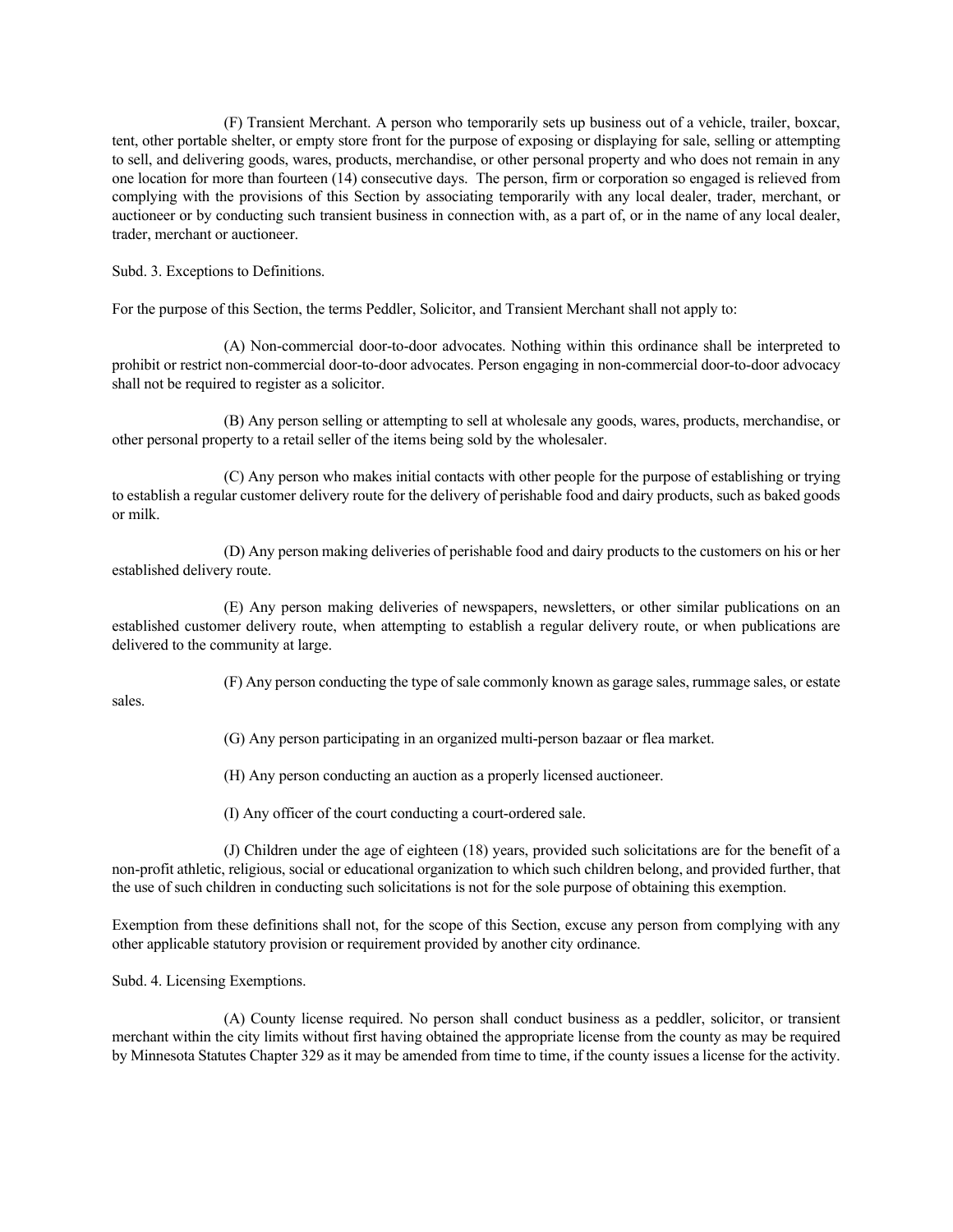(B) City license required. Except as otherwise provided for by this ordinance, no person shall conduct business within this jurisdiction as a peddler or a transient merchant without first obtaining a city license. Solicitors need not be licensed, but are required to register with the city pursuant to Subdivision 8.

(C) Application. An application for a city license to conduct business as a peddler or transient merchant shall be made at least fourteen (14) regular business days before the applicant desires to begin conducting a business operation within the city. Application for a license shall be made on a form approved by the City Council and available from the office of the city clerk. All applications shall be signed by the applicant. All applications shall include the following information:

(1) The applicant's full legal name.

(2) Any and all other names under which the applicant has or does conduct business, or to which the applicant will officially answer to.

(3) A physical description of the applicant (hair color, eye color, height, weight, any distinguishing marks or features, and the like). Including a recent photograph of the applicant which picture shall be approximately  $2''$  x  $2''$  showing the head and shoulders of the applicant in a clear and distinguishing manner.

(4) Full address of applicant's permanent residence.

(5) Telephone number of applicant's permanent residence.

(6) Full legal name of any and all business operations owned, managed, or operated by applicant, or for which the applicant is an employee or an agent.

(7) Full address of applicant's regular place of business, if any exists.

(8) Any and all business-related telephone numbers of the applicant, including cellular phones and facsimile (fax) machines.

(9) The type of business for which the applicant is applying for a license.

(10) Whether the applicant is applying for an annual or daily license.

(11) The dates during which the applicant intends to conduct business. If the applicant is applying for a daily license, the number of days he or she will be conducting business within the city, with a maximum of fourteen (14) consecutive days.

(12) Any and all addresses and telephone numbers where the applicant can be reached while conducting business within the city, including the location where a transient merchant intends to set up his or her business.

(13) A statement as to whether or not the applicant has been convicted with the last five (5) years of any felony, gross misdemeanor or misdemeanor for violating any state or federal statute or any local ordinance, other than minor traffic offenses.

(14) A list of the three (3) most recent locations where the applicant has conducted business as a peddler or transient merchant.

(15) Proof of any required county license.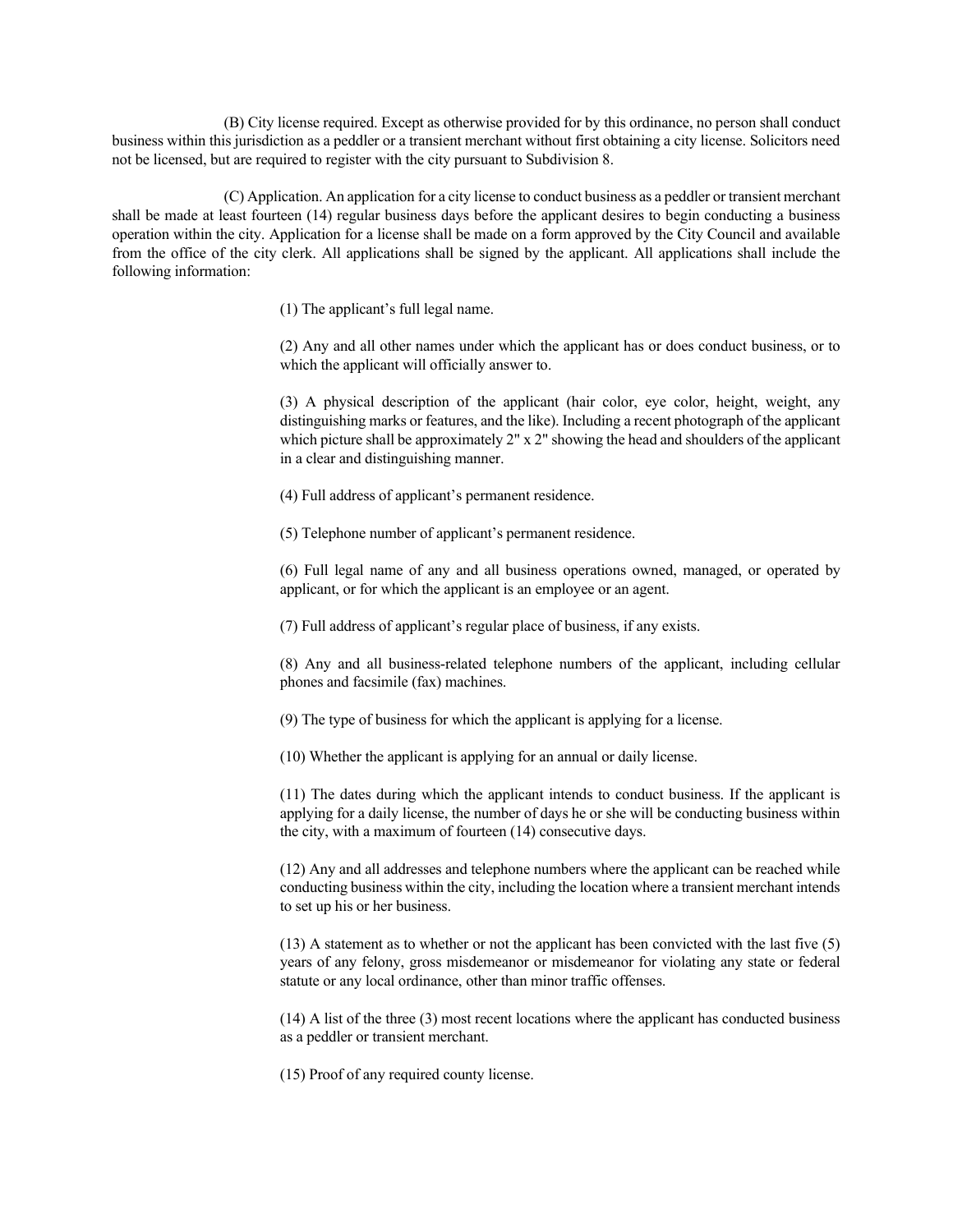(16) Written permission of the property owner or the property owner's agent for any location to be used by a transient merchant.

(17) A general description of the items to be sold or services to be provided.

(18) Any and all additional information as may be deemed necessary by the City Council.

(19) The applicant's driver's license number or other acceptable form of identification.

(20) The license plate number, registration information, vehicle identification number (VIN) and physical description for any vehicle to be used in conjunction with the licensed business operation.

(D) Fee. All applications for a license under this Section shall be accompanied by the fee established in the city licensing fee schedule as it may be amended from time to time.

(E) Procedure. Upon receipt of the application and payment of the license fee, the city clerk will, within two (2) regular business days, determine if the application is complete. An application will be considered complete if all required information is provided. If the city clerk determines that the application is incomplete, the city clerk must inform the applicant of the required, necessary information that is missing. If the application is complete, the city clerk must order any investigation, including background checks, necessary to verify the information provided with the application. Within ten (10) regular business days of receiving a complete application the city clerk must issue the license unless grounds exist for denying the license application under Subdivision 5, in which case the clerk must deny the request for a city peddler or transient merchant license. If the city clerk denies the license application, the applicant must be notified in writing of the decision, the reason for denial and the applicant's right to appeal the denial by requesting, within twenty (20) days of receiving notice of rejection, a public hearing before the City Council. The City Council shall hear the appeal with twenty (20) days of the date of the request for a hearing. The decision of the City Council following the public hearing can be appealed by petitioning the Minnesota Court of Appeals for a writ of certiorari.

(F) Duration. An annual license granted under this ordinance shall be valid for one calendar year from the date of issuance. All other licenses granted to peddlers and transient merchants under this ordinance shall be valid only during the time period indicated on the license.

(G) License exemptions.

(1) No license shall be required for any person to sell or attempt to sell, or to take or attempt to take orders for, any product grown, produced, cultivated, or raised on any farm.

(2) No license shall be required for any person going from house-to-house, door-to-door, business-to-business, street-to-street, or any other type of place-to-place movement for the primary purpose of exercising that person's state or federal constitutional rights such as the freedom of speech, freedom of the press, freedom of religion, and the like. This exemption will not apply if the person's exercise of constitutional rights is merely incidental to what would properly be considered a commercial activity.

Subd. 5. License Ineligibility.

license.

The following shall be grounds for denying a peddler or transient merchant license:

(A) The failure of an applicant to obtain and demonstrate proof of having obtained any required county

(B) The failure of an applicant to truthfully provide any information requested by the city as part of the application process.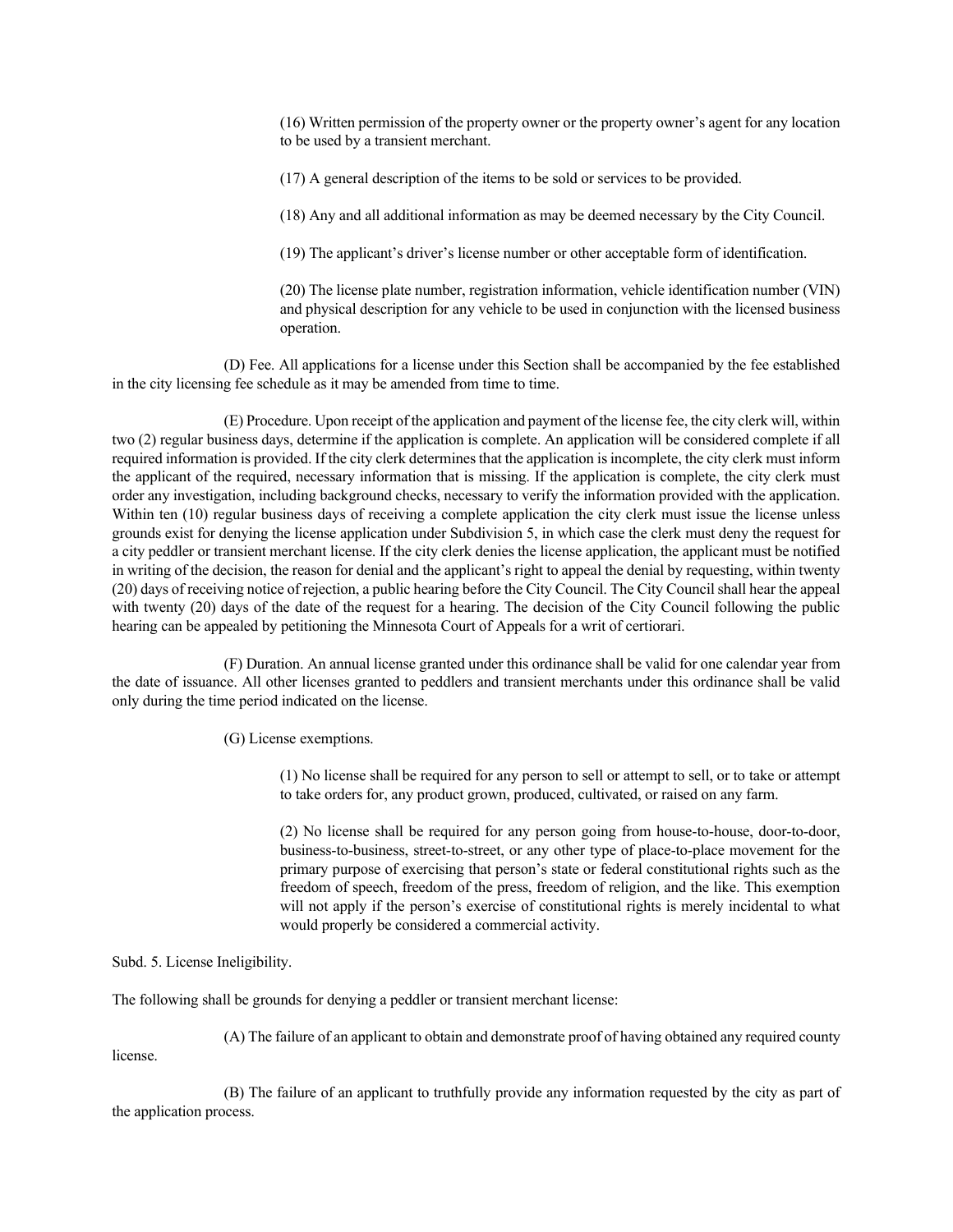(C) The failure of an applicant to sign the license application.

(D) The failure of an applicant to pay the required fee at the time of application.

(E) A conviction with the past five (5) years of the date of application for any violation of any federal or state statute or regulation, or of any local ordinance, which adversely reflects upon the person's ability to conduct the business for which the license is being sought in a professional, honest and legal manner. Such violations shall include, but are not limited to, burglary, theft, larceny, swindling, fraud, unlawful business practices, and any form of actual or threatened physical harm against another person.

(F) The revocation within the past five (5) years of any license issued to an applicant for the purpose of conducting business as a peddler, solicitor, or transient merchant.

(G) When an applicant has a bad business reputation. Evidence of a bad business reputation shall include, but is not limited to, the existence of more than three (3) complaints against an applicant with the Better Business Bureau, the Office of the Minnesota Attorney General or other state attorney general's office, or other similar business or consumer rights office or agency, with the preceding twelve (12) months, or three (3) complaints filed with the city against an applicant within the preceding five (5) years.

Subd. 6. License Suspension and Revocation.

(A) Generally. Any license issued under this Section may be suspended or revoked at the discretion of the City Council for violation of any of the following:

> (1) Subsequent knowledge by the city of fraud, misrepresentation or incorrect statements provided by an applicant on the application form.

> (2) Fraud, misrepresentation or false statements made during the course of the licensed activity.

> (3) Subsequent conviction of any offense to which the granting of the license could have been denied under Subdivision 5.

(4) Engaging in any prohibited activity as provided under Subdivision 9 of this ordinance.

(5) Violation of any other provision of this ordinance.

(B) Multiple persons under one license. The suspension or revocation of any license issued for the purpose of authorizing multiple persons to conduct business as peddlers or transient merchants on behalf of the licensee shall serve as a suspension or revocation of each authorized person's authority to conduct business as a peddler or transient merchant on behalf of the licensee whose license is suspended or revoked.

(C) Notice. Prior to revoking or suspending any license issued under this Section, the city shall provide a license holder with written notice of the alleged violations and inform the licensee of his or her right to a hearing on the alleged violation. Notice shall be delivered in person or by mail to the permanent residential address listed on the license application, of if no residential address is listed, to the business address provided on the license application.

(D) Public Hearing. Upon receiving the notice provided in part (C) of this subdivision, the licensee shall have the right to request a public hearing. If no request for a hearing is received by the city clerk within ten (10) days following the service of the notice, the city may proceed with the suspension or revocation. For the purpose of a mailed notice, service shall be considered complete as of the date the notice is placed in the mail. If a public hearing is requested within the stated time frame, a hearing shall be scheduled within twenty (20) days from the date of the request for the public hearing. Within three (3) regular business days of the hearing, the City Council shall notify the licensee of its decision.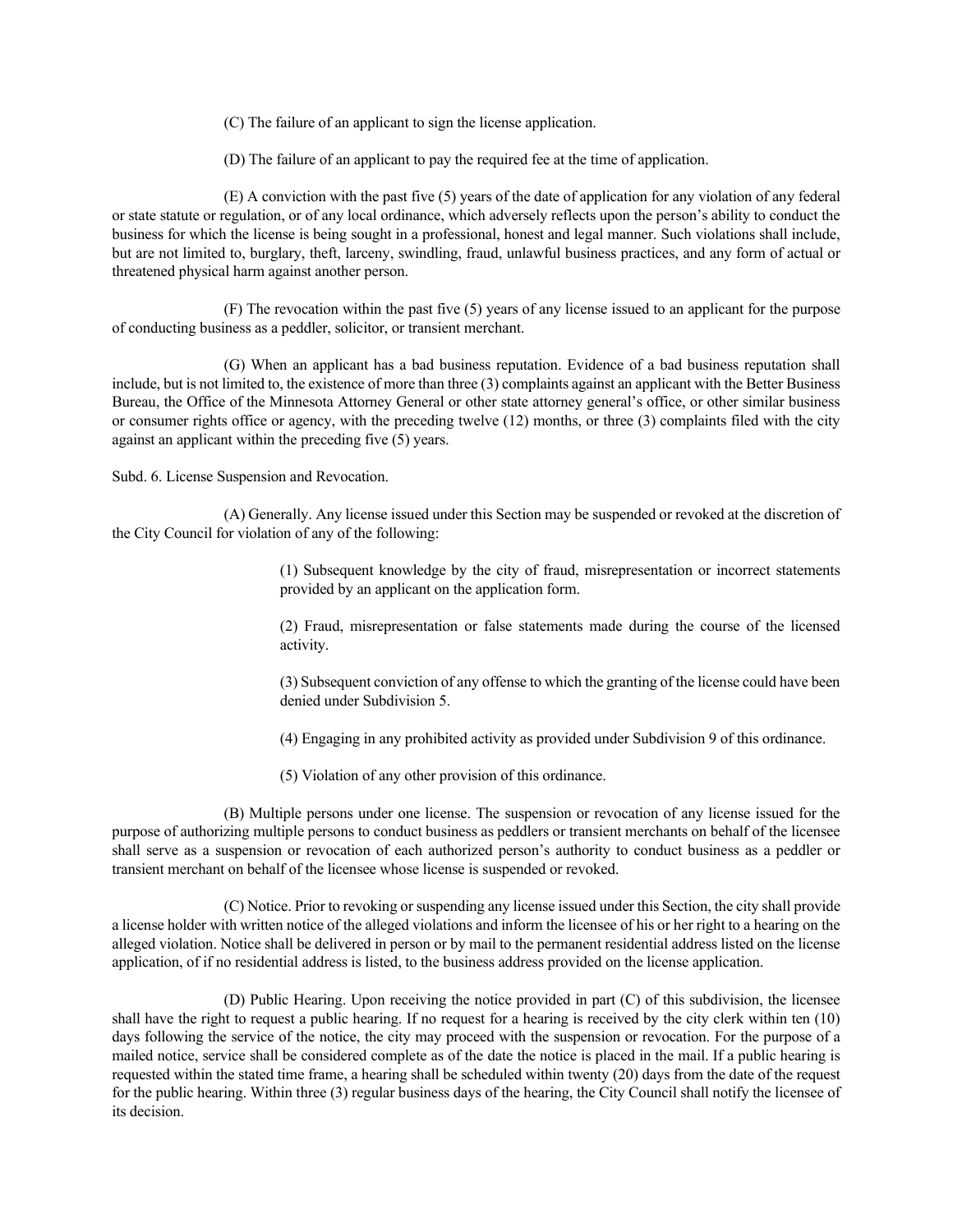(E) Emergency. If, in the discretion of the City Council, imminent harm to the health or safety of the public may occur because of the actions of a peddler or transient merchant licensed under this ordinance, the City Council may immediately suspend the person's license and provide notice of the right to hold a subsequent public hearing as prescribed in part (C) of this subdivision.

(F) Appeal. Any person whose license is suspended or revoked under this subdivision shall have the right to appeal that decision in court.

(G) Reapplication*.* No licensee whose license has been revoked shall make further application until at least six (6) months have elapsed since the previous revocation.

Subd. 7. License Transferability.

No license issued under this Section shall be transferred to any person other than the person to whom the license was issued.

Subd. 8. Registration.

(A) All solicitors and any person exempt from the licensing requirements of this ordinance under Subdivision 4 shall be required to register with the city prior to engaging in those activities. Registration shall be made on the same form required for a license application, but no fee shall be required. Immediately upon completion of the registration form, the city clerk shall issue to the registrant a certificate of registration as proof of the registration. Certificates of registration shall be non-transferrable.

to register.

(B) Individuals that will be engaging in non-commercial door-to-door advocacy shall not be required

Subd. 9. Prohibited Activities.

No peddler, solicitor, transient merchant, non-commercial door-to-door advocate, or other person engaged in other similar activities shall conduct business in any of the following manner:

(A) Calling attention to his or her business or the items to be sold by means of blowing any horn or whistle, ringing any bell, crying out, or by any other noise, so as to be unreasonably audible within an enclosed structure.

(B) Obstructing the free flow of traffic, either vehicular or pedestrian, on any street, sidewalk, alleyway, or other public right-of-way.

(C) Conducting business in a way as to create a threat to the health, safety, and welfare of any specific individual or the general public.

(D) Conducting business before 8 a.m. or after 9 p.m.

(E) Failing to provide proof of license, or registration, and identification when requested.

(F) Using the license or registration of another person.

(G) Alleging false or misleading statements about the products or services being sold, including untrue statements of endorsement. No peddler, solicitor, or transient merchant shall claim to have the endorsement of the city solely based on the city having issued a license or certificate of registration to that person.

(H) Remaining on the property of another when requested to leave.